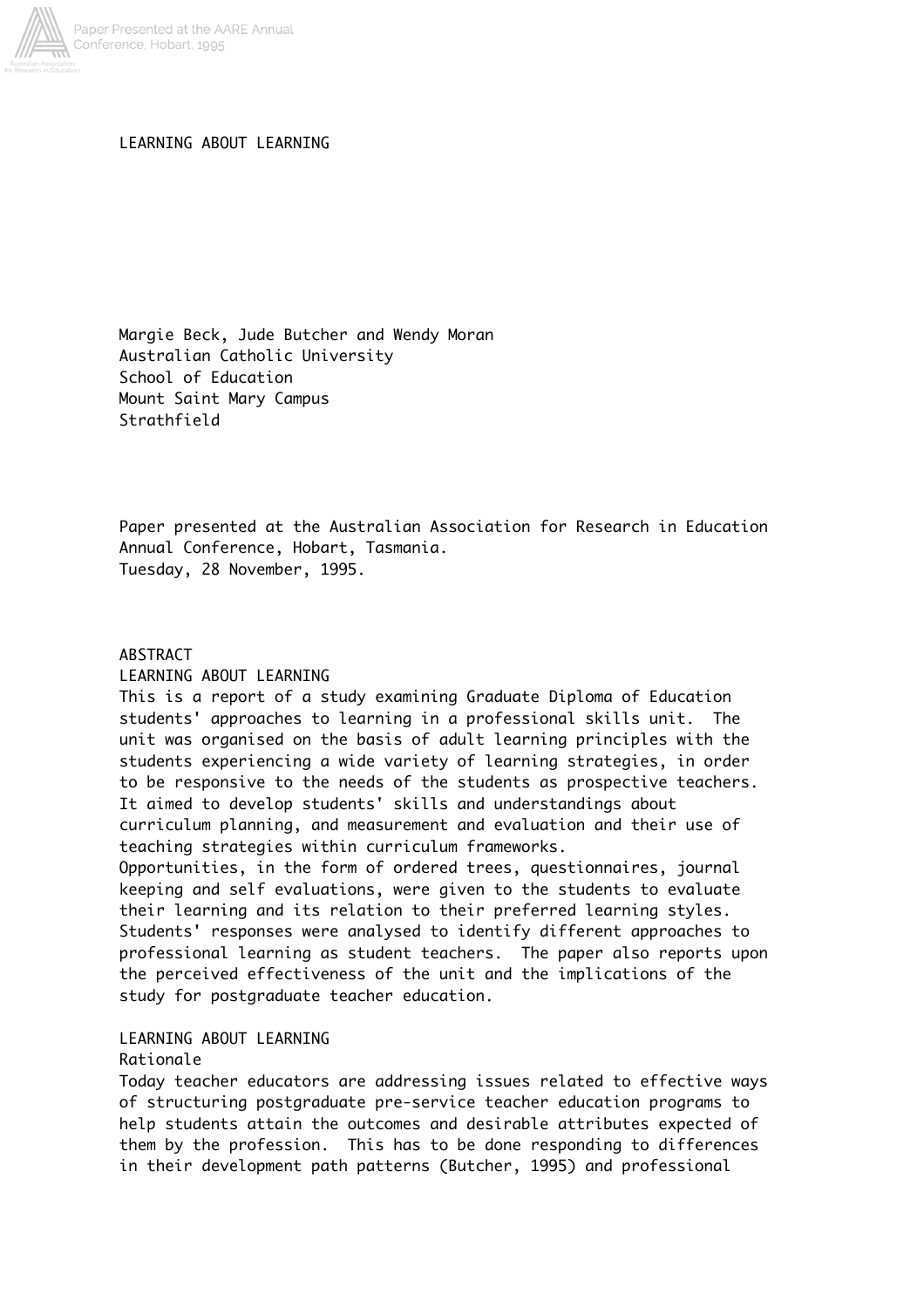

learning. The responsiveness of teacher education programs can be enhanced if teacher educators understand how student teachers conceptualise and approach their professional learning and development. Attention to the presage, process and product dimensions of learning process has provided a valuable framework for understanding the learning process (Biggs, 1987).

Universities are professionally accountable for the effectiveness of their teacher education programs. Institutions have long acknowledged limitations of time in the Graduate Diploma of Education teacher education programs. Some institutions have absorbed three semesters into one calendar year while others have formally adopted a two year postgraduate teacher education program. While changes are being made to the length, content and structure of such teacher education programs

attention needs to be given to ensuring that the individual program units and the course as a whole are based upon a valid understanding of the students and their professional development and learning. This paper is concerned with gaining insights into a group of postgraduate teacher education students' expectations of a professional skills unit, their perceptions of the professional needs such a unit could meet and how they conceptualise their approach to the unit. The study also examined the effectiveness of the unit as perceived by students and staff.

Background to the study

51 secondary teacher education students were enrolled in a generic professional skills unit in the second semester and one in the first semester of their postgraduate diploma of education program. They were studying two curriculum units from a range of curriculum areas including Computing (n=4), English (n=12), Economics/Commerce (n=10), Geography (n=6), History (n=14), LOTE (n=5), Mathematics (n=6), Religious Education (n=21), Science (n=7), Technological and Applied Studies (n=3), and Visual Arts (n=8).

The professional skills unit was designed to students: examine the appropriateness of different models of curriculum; identify and analyse the impact of external influences on secondary curriculum;

apply process of curriculum development to different key learning areas;

select, use and justify and range of teaching strategies appropriate for the achievement of desired learning outcomes for groups and individuals;

evaluate pupil learning, teacher effectiveness and the curriculum; involve student and parents in curriculum development, evaluation and reporting.

The content of the unit included the study of the nature of curriculum, curriculum issues, classroom management and teaching strategies, assessment and evaluation, role of parents and community in curriculum, and unit planning. Students were required to follow a reading schedule, keep a journal of their responses and learning associated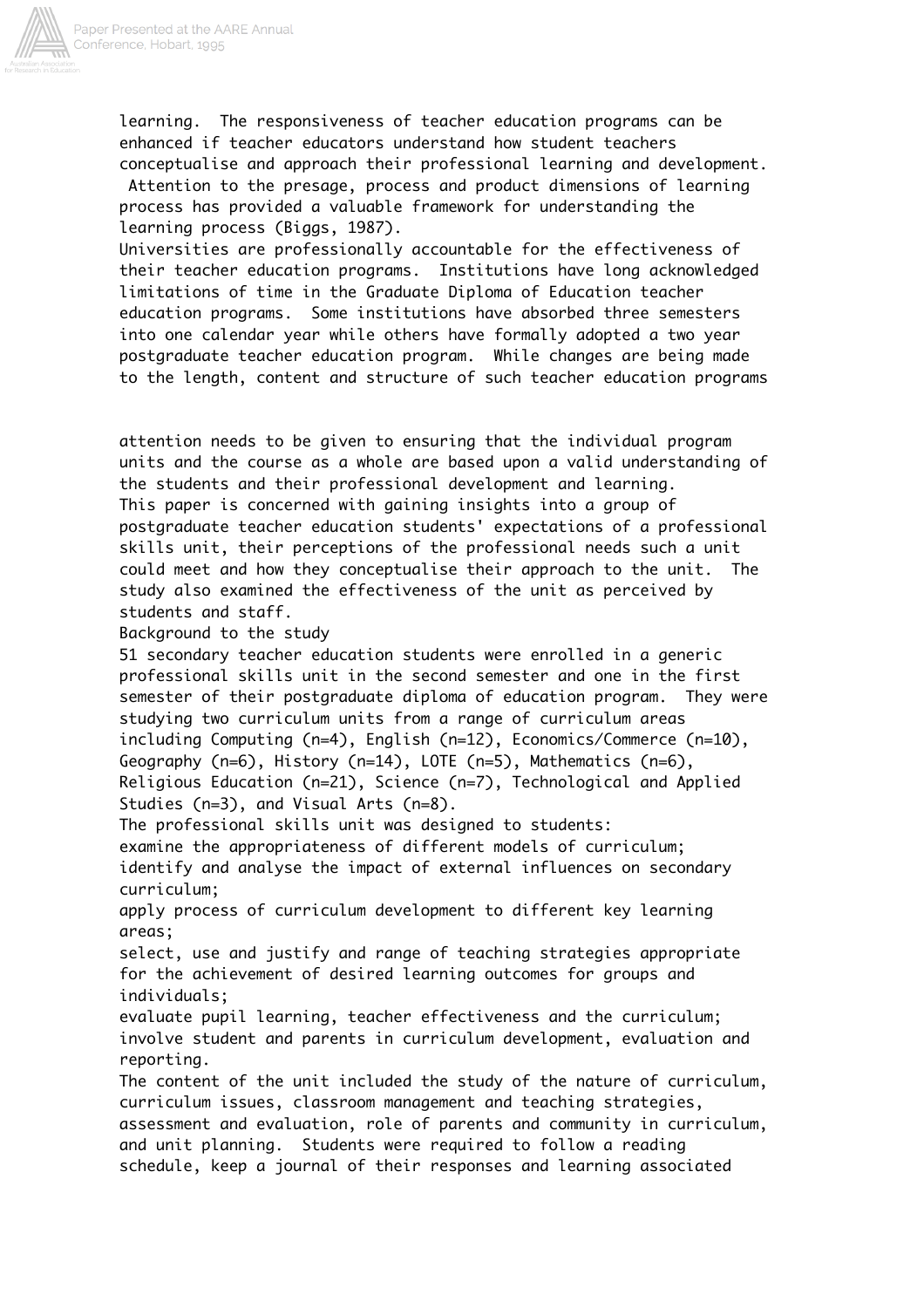

with work for each week of the unit, do a mid-semester exam and present a curriculum plan. This unit followed upon the first professional skills unit which was concerned with nature and role of the classroom teacher, communication, aims-objectives-outcomes, lesson planning, teaching strategies, assessment and classroom management. All but one of the 52 students had completed their first field experience unit and were currently involved in weekly field work involving teaching in each of their two curriculum areas. Methodology

At the beginning of the unit staff discussed with students the benefits to themselves and the University of taking time during the semester to understand how they approach their learning about teaching. In the first and last teaching weeks of the semester the students completed a pre- and post-test task designed to access their thinking about effective teaching and the nature of curriculum. This task consisted of three questions: beliefs about effective teaching, words associated with curriculum, graphical representation of the words associated with curriculum.

During weeks 6, 7 and 12 staff gave students the opportunity to comment upon how they were experiencing the unit and their perceptions of the teaching strategies which had been incorporated into the unit. Data about these areas were obtained through open discussion (weeks 6 and 7), graphic representations of their perceptions and needs (week 6), and questionnaire responses (week 12). The questionnaire was designed by staff and two students in light of feedback from the discussions in weeks 6 and 7. The two students were involved to validate staff interpretations of student perceptions and responses. At the end of

their course half of the students met informally with staff to discuss the Diploma of Education program in general and how it related to their professional needs and preferred approaches. The journals also provided data about students' perceptions of what they learnt from particular sessions or readings and how they responded to the different strategies used.

29 of the 52 completed both the pre and post test tasks and allowed comparison of the data through the inclusion of an identification number. These responses were compared to examine changes in students' beliefs, knowledge and understanding and shifts in their perceptions of their roles as teachers.

Results

The data were analysed with respect to: approaches to studying professional units, expectations and preferences of professional skills units, responses to unit and strategies, student learning outcomes.

Student approaches to studying professional units

An analysis of the students' graphic representations and questionnaire responses showed that their approaches reflected two contrasting types of goals, conceptual and practical, and two broad groups of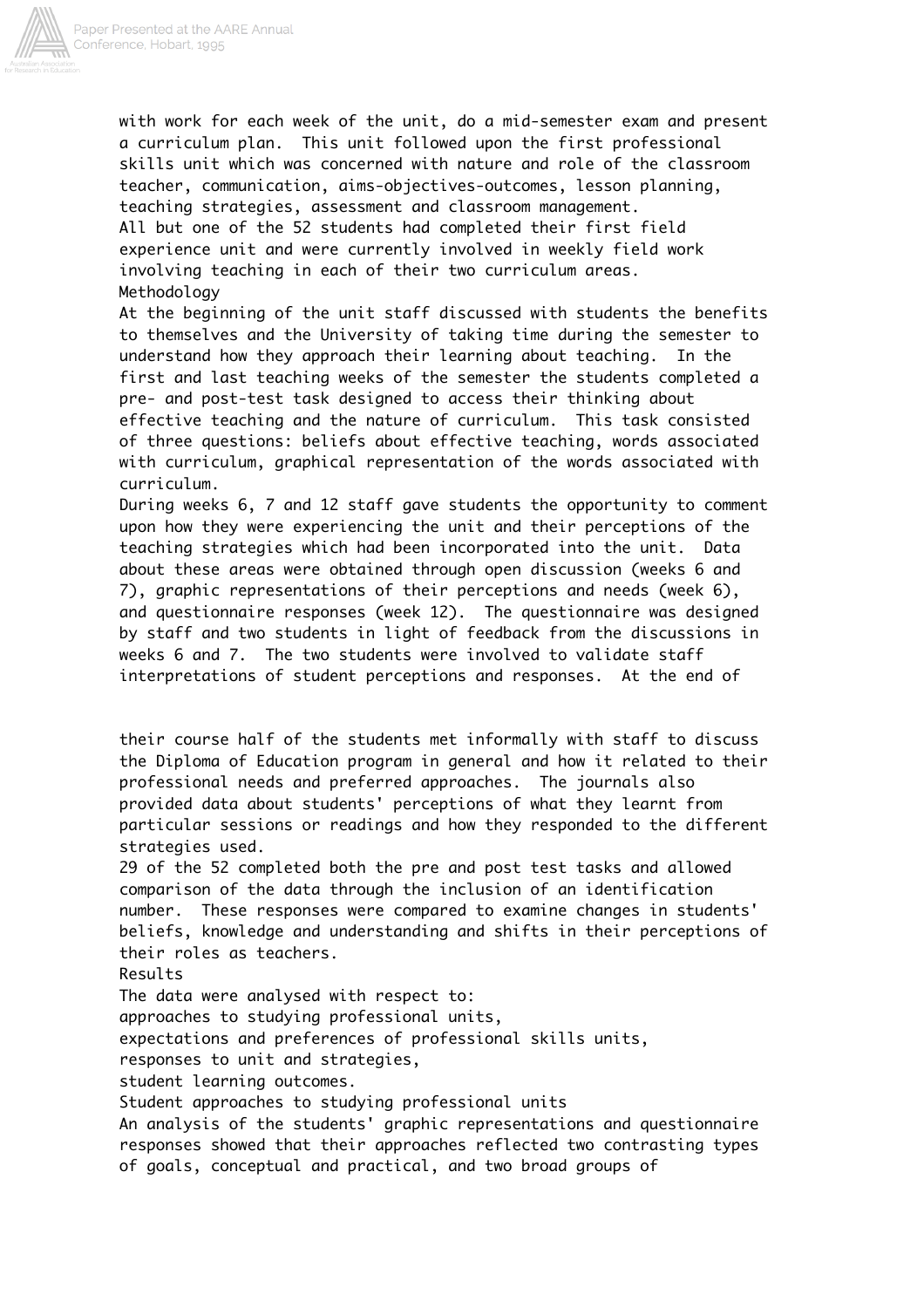

teaching/learning strategies (See Table 1). The first group of strategies provided a more structured environment for the student with directed, theoretical and listening type activities. The second group was less structured and more informal with independent, situation related and participative type activities. While these goals and strategies are conceptually distinct they are combined in the implementation of professional units and in student expectations and perceptions.

Table 1 Student approaches to professional study

Student expectations and preferences of professional skills units Student expectations of the unit were grouped according to whether they emphasised particular goals or strategies or incorporated a balance between both (See Table 2). The students either preferred a balance between conceptual and practical or an emphasis on practical goals. Half of the students made no reference to strategies in their expectations and preferences for professional skills units. Two thirds of those who did respond preferred less structured or informal strategies related to practical situations and involving the students.

Table 2 Student expectations and preferences of professional skills units

Students were asked to indicate on a scale from 1 (little emphasis) to 5 (considerable emphasis) how much emphasis they would give to different activities in planning the same unit. Student responses (See Table 3) showed a preference for group and informal discussions and a balance between lectures, reading material and individual reflection.

Table 3: No of students and degrees of emphasis in planning the professional skills unit

Student responses to the unit and strategies employed To gauge the students' experiences of the unit they were asked to record the value of the different parts of the unit (1- little value to 5 - considerable value) (See Table 4). There was a lack of congruence in the practical dimension between the students' expectations and

preferences and their experiences in this professional skills unit. The attention to professional issues seemed to meet the needs of the greater number of students.

Table 4: Students' perceptions of the value of different elements of the unit: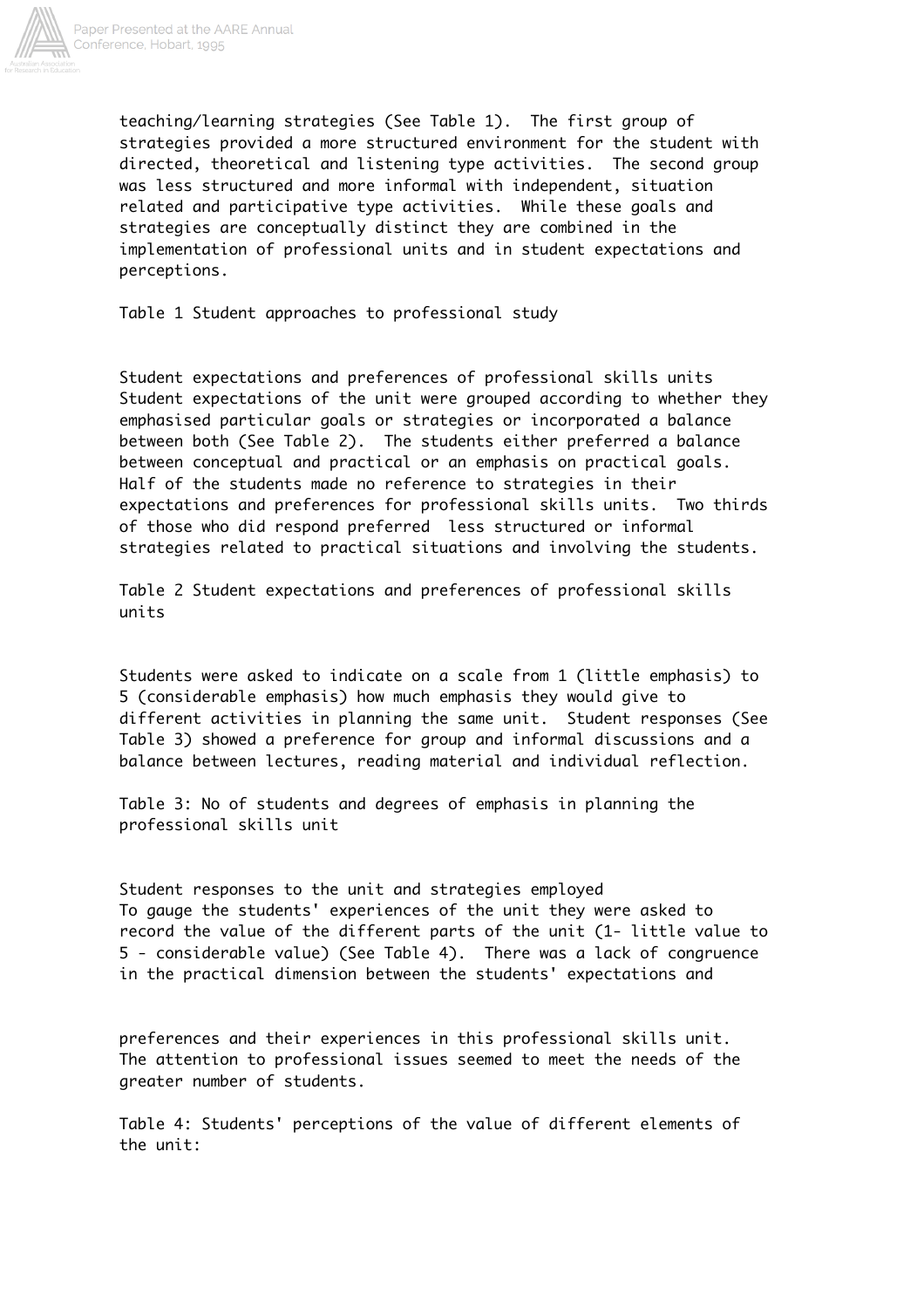

## Student learning outcomes

The students' work during the semester was reviewed to see what professional learning and development had a occurred amongst them as a total group of students. It was evident that they had developed a greater understanding of the "bigger picture" of the different factors which influence what occurs in the classroom. This was related to their work on curriculum models, external influences, changes in curriculum due to governmental decisions and external assessment practices, including the use of school certificate performance descriptors. While the area of issues in curriculum was not viewed as important or relevant by students at the beginning of the unit. A number of the students indicated their need towards the end of the unit to engage in more critical analysis of such issues. They were more aware of their role in being more proactive in this area. The students gained a knowledge of what is involved in preparing for and gaining employment. Their unit plans showed how the students had mastered the skills of unit planning, writing comprehensive rationales, linking outcomes to appropriate teaching strategies and content. some cases students had also incorporated appropriate forms of assessment. Many students presented units with a range of resources, varied teaching strategies and assessment tools based upon their understanding that individuals will learn differently and at different rates. They also gained an understanding of the importance of student/teacher evaluation.

Students had developed skills in identifying their preferred learning approaches through practical experience and reflective discussion about a range of teaching/learning strategies. This was accompanied by a more sensitive understanding of differences in student learning styles and needs in the classroom.

Many students reported that the whole graduate diploma course was only the beginning of a lifetime of learning about how to teacher rather than being the answer to "How to be a teacher" that they originally expected. They were now aware of the complexity of teaching in terms of meeting student needs and of staff-staff and staff-student relationships. The unit provided them with knowledge and skills that would help them become reflective practitioners.

Orientations as teachers

For the 29 students who completed the pre- and post-test tasks regarding their beliefs about effective teaching and understanding of curriculum their responses were analysed to identify changes in their orientations as teachers. Two main orientations were used: teacher or student oriented and idealistic or realistic. Their responses were rated as high, medium or low according to the following guidelines: Orientations

### Teacher oriented

High - all statements concerned with teacher behaviour in terms of teaching focus.

Medium - mainly teacher focussed behaviour with one student focus. Low - Teacher focus with some reference to student behaviour.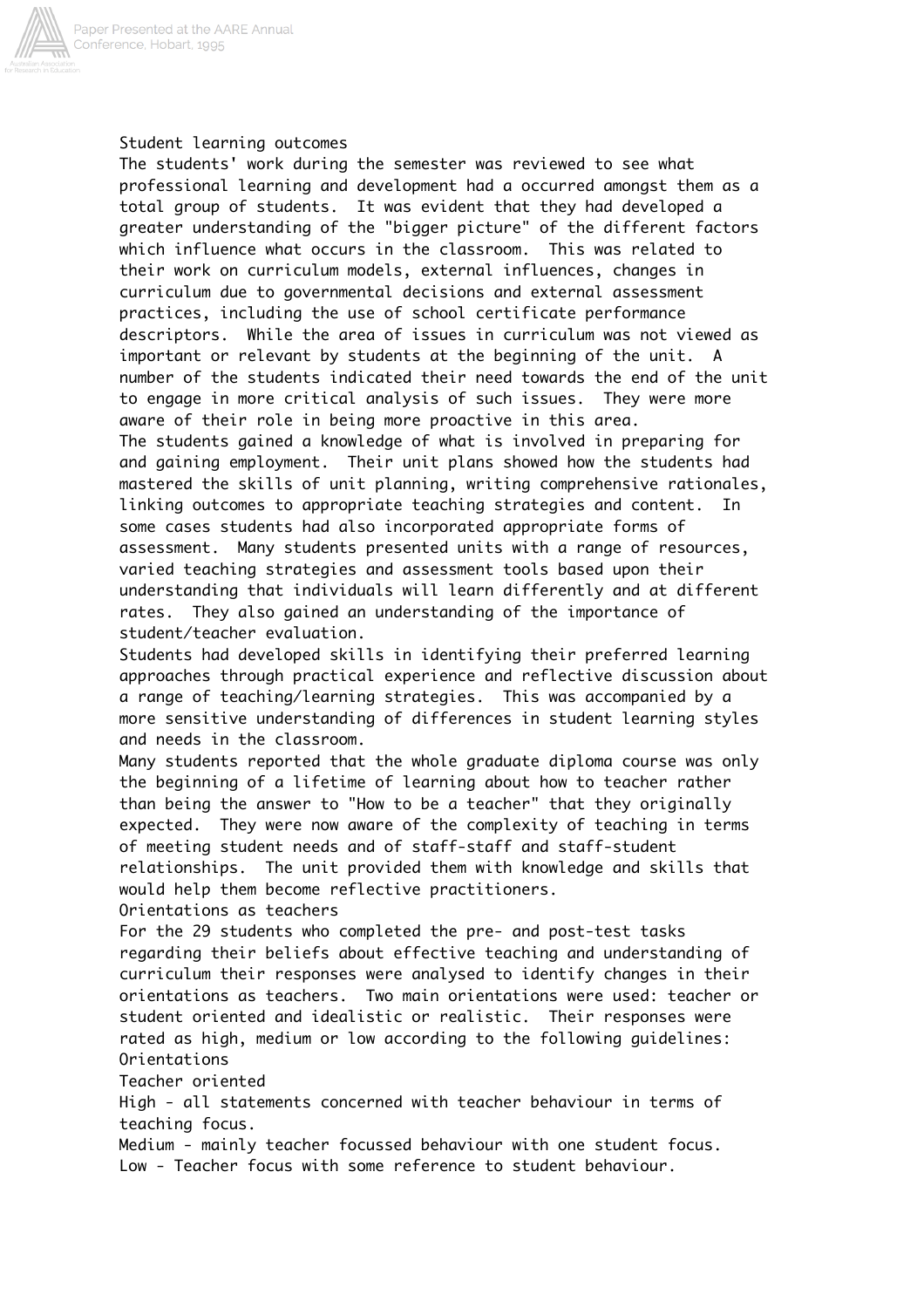

Student oriented High - all statements concerned with student behaviour in terms of learning focus. Medium - mainly student focus with no more than two statements concerned with teacher interaction.

Low - student focus with some reference to teacher behaviour. Realism High - statements that showed awareness of limitations and complex nature of teaching. Medium - statements about the limitations and complex nature of teaching together with few generalised idealistic statements . Low - statements that contained some ideas about the limitations and complex nature of teaching with some generalised idealistic statements. Idealism High - platitude statements about the nature of teaching. Medium - focussed unsubstantive statements with one realistic comment. Low - main focus on generalised unsubstantive statements with some comments about realistic experiences Changes from pre- to post-test were mapped (See Figure 1). The majority of students showed a change from either more to less teacher oriented or to student oriented, the latter shift being more frequently observed. Only three of the students showed an increase in the level of teacher orientation. Three students showed a significant movement from teacher to student orientation, with two of these students also showing a shift from an idealistic to a realistic orientation. students moved from a student to a teacher orientation. Only low levels of realism were present though the majority of students moved to less idealistic or to a low level of realism. Five students did not show any change in these orientations as teachers. Three of these maintained a high level of teacher orientation and two maintained a low level of realism.

### Students' professional knowledge

The language of the students was analysed to see if there were changes in the extent of their responses, the number of pedagogical domains referred to and the type of language used (vernacular or professional). Nine of the students used vernacular language only in their pre-test task with six of these adopting professional language in their post-test. With other 19 students there was an increase in the extent of their professional language from pre- to post-test. Implications

The implications of the study for graduate diploma of education teacher education programs are presented with respect to the presage and process dimensions related to their learning. The majority of the students came from a background of at least three years' curriculum study at University and some had continued into an occupation related to this background for several years. The students had already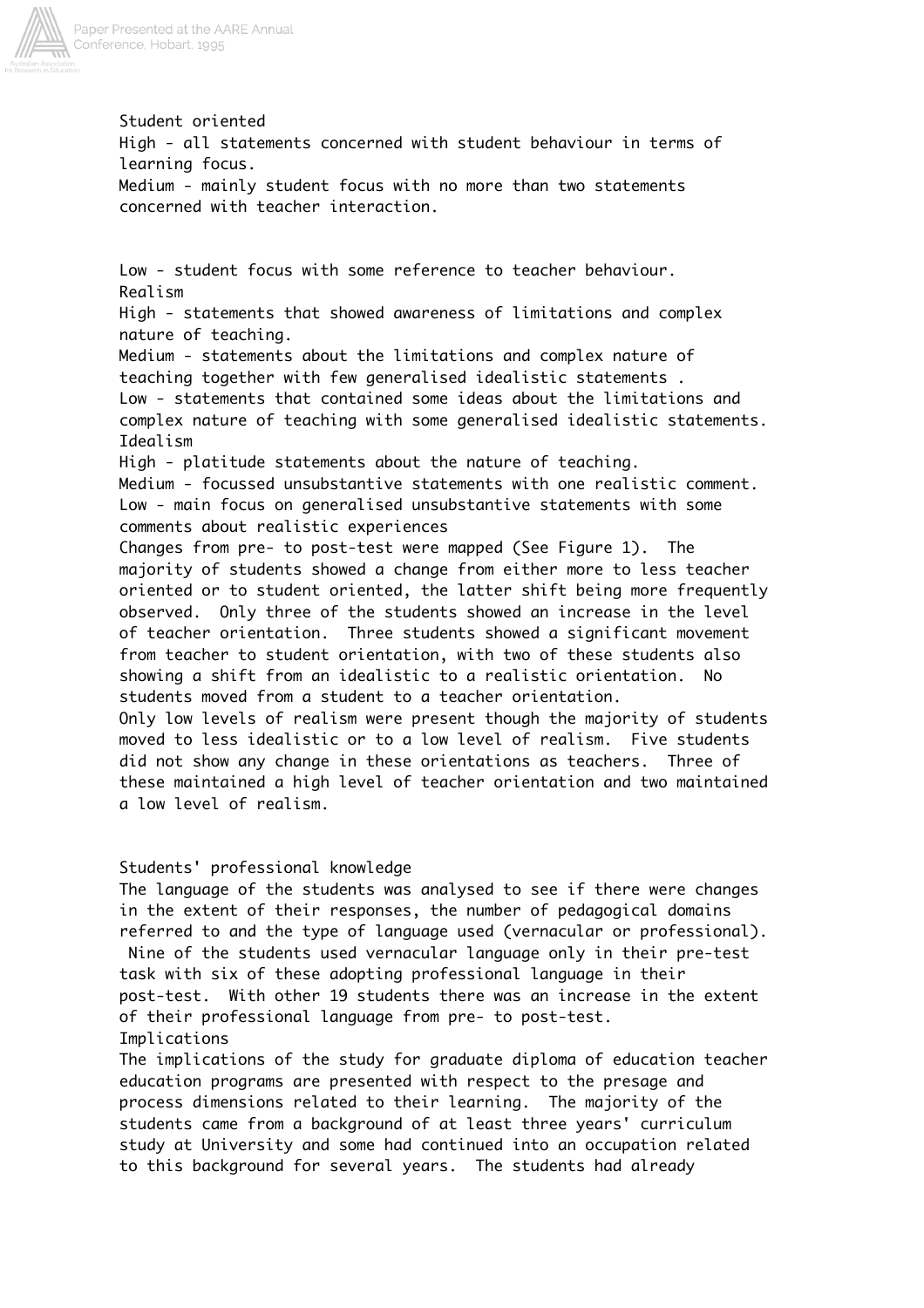

developed a substantive knowledge in their own field but this knowledge had rarely been extended into the challenge of how to pass it onto others. Consequently a prominent goal in the minds of these students was simply to gain the skills and practical "know-how" needed to pass their own wealth of knowledge to others. Such a goal or expectation needs to be met in the course and particularly in a professional skills unit.

A key situational factor was time. The students were well aware of both their limited field experience opportunities compared to Bachelor of Education students and the constant reality that their training must occur in the constraints of one year. This created an urgency and pragmatic emphasis underlying their approach to what and how they wanted to learn and was associated with an interest in or enthusiasm for those areas which they perceived to be of pressing concern to them. Hence their immediate needs took priority over longer term needs and issues.

In this context students have acknowledged their own professional learning:

Despite myself, I have learnt a lot.

(Student - unit evaluation)

Conclusion

This study has shown that student expectations, goals and preferred strategies emphasised practical goals or a balance between the conceptual and practical. They also preferred informal or less structured and situation related activities. Teacher educators, while appreciating the importance of conceptual issues, need to continually link this to the practical aspects of the study of teaching. They also need to challenge students' perceptions so that they realise that the roles of the teacher and teaching are more concerned with more than what happens in their own classroom. While being confident with the subject knowledge and concerned about the content and practice of teaching they need to focus attention upon other areas such as "the ethics of teaching, ..., interaction with families and the school community and with professionalism and professional development" (NSW Ministerial Advisory Council On Teacher Education and Quality of Teaching, 1994). Bibliography

Biggs, J. (1987) Student approaches to learning and studying. Melbourne: Australian Council for Educational Research.

Butcher, J. (1995) Teacher development path patterns in the management domain. Resources in Education ED377153.

NSW Ministerial Advisory Council On Teacher Education and Quality of Teaching (1994) Desirable attributes of beginning teachers.